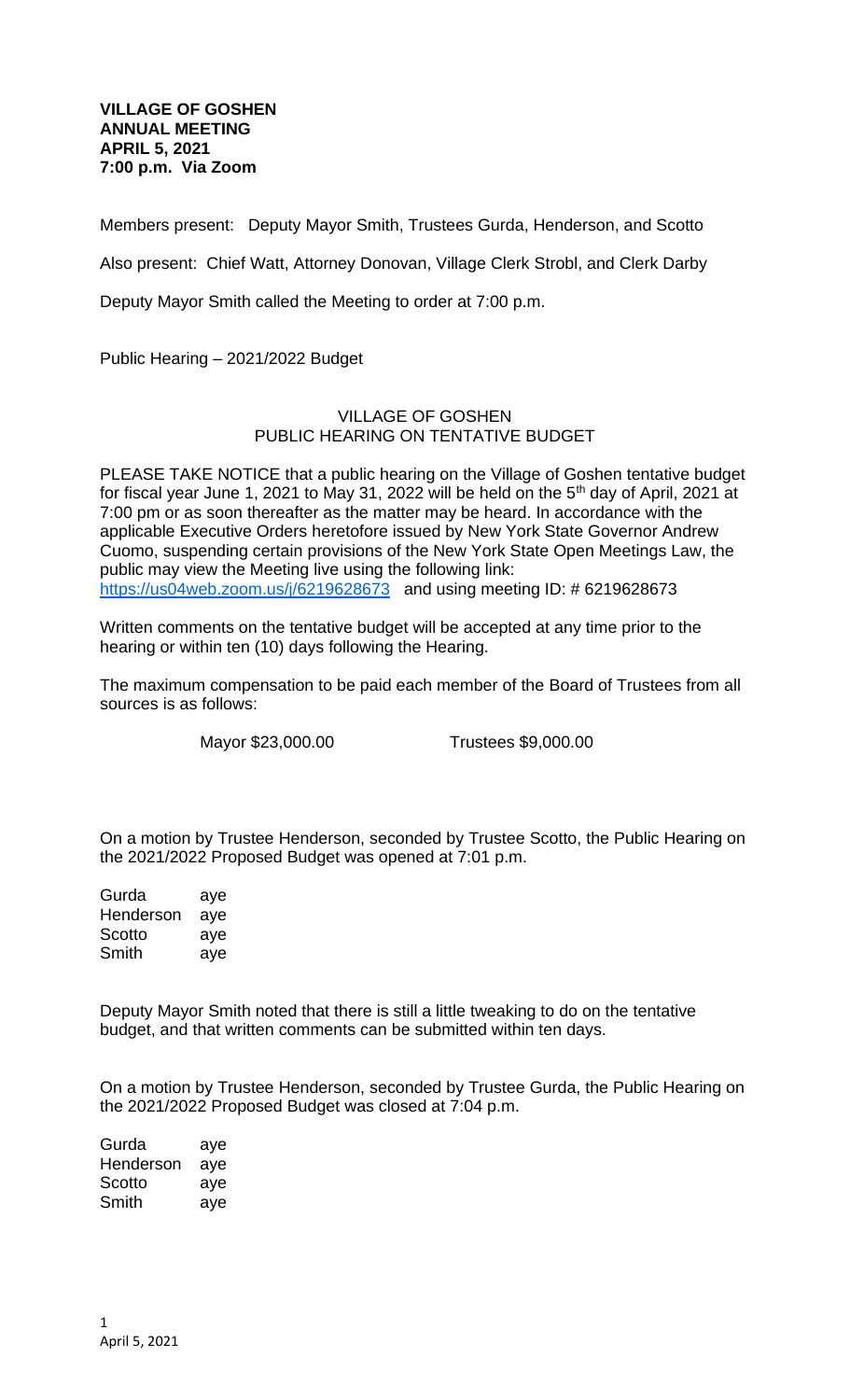## **Annual Reorganization**

**WHEREAS**, Michael Nuzzolese was duly elected as the Mayor of the Village of Goshen at the General Village Election held on March 16, 2021; and

**WHEREAS**, the term of office for this position was due to commence on April 1, 2021 and expire on March 31, 2023; and

**WHEREAS,** because of the untimely passing of Mayor Nuzzolese, there is now a vacancy in the Office of Mayor of the Village of Goshen; and

**WHEREAS**, pursuant to Section 3-312 of the New York State Village Law, vacancies in the Office of Mayor caused other than by the expiration of the term thereof shall be filled by the Board of Trustees;

**NOW**, **THEREFORE**, the Board of Trustees hereby designates Peter Smith to be the Mayor of the Village of Goshen subject to the terms and provisions of Village Law Section 3-312.

Gurda aye Henderson aye Scotto aye

**WHEREAS**, there is a vacancy in the Office of Village Trustee; and

**WHEREAS**, pursuant to Section 3-312 of the New York State Village Law, the Mayor is empowered to fill vacancies in elected office;

**NOW**, **THEREFORE**, Peter Smith as the Mayor of the Village of Goshen does hereby appoint Scott Wohl as Trustee of the Village of Goshen subject to the terms and provisions of Village Law Section 3-312.

On a motion by Trustee Gurda, seconded by Trustee Henderson, the Village Board hereby resolves to hold a Public Hearing on April 26, 2021, at 7:00 p.m., or as soon after as may be heard, for the consideration of adoption of: A Local Law to amend Section 46-143 (d) entitled *Payment of fees in lieu of parkland*.

| Gurda     | aye |
|-----------|-----|
| Henderson | aye |
| Scotto    | aye |
| Wohl      | aye |

On the nomination of Mayor Smith, Margaret G. Strobl is hereby appointed Village Clerk for a term of two years.

 $\mathcal{L}$ April 5, 2021 Gurda aye Henderson aye Scotto aye Wohl aye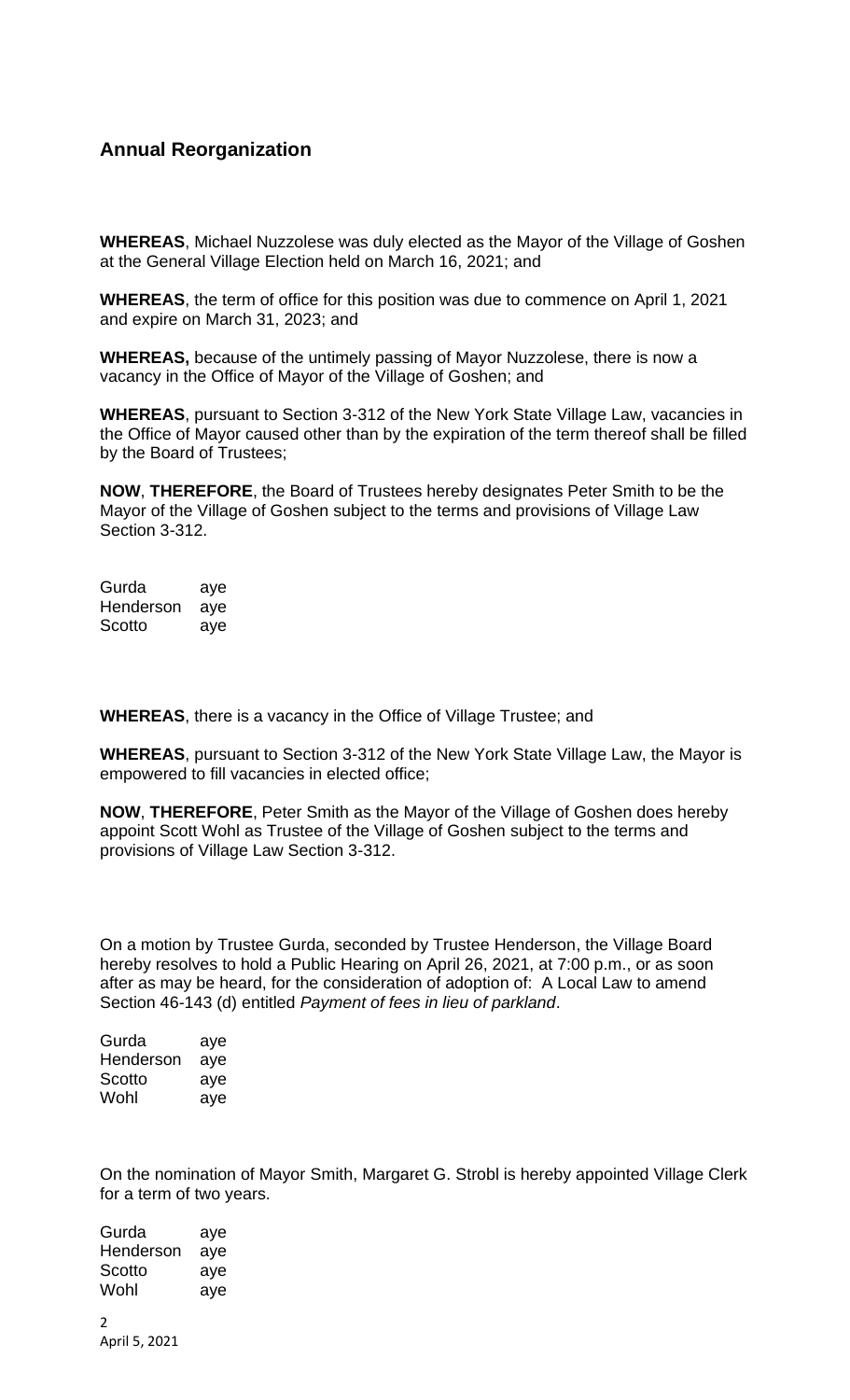On the nomination of Mayor Smith, Sara M. Winters is hereby appointed Treasurer for a term of two years.

| Gurda     | aye |
|-----------|-----|
| Henderson | aye |
| Scotto    | aye |
| Wohl      | aye |

On the nomination of Mayor Smith, David A. Donovan, Esq. is hereby appointed Village Attorney, Planning Board Attorney, and Zoning Board of Appeals Attorney for a term of one year.

| Gurda     | aye |
|-----------|-----|
| Henderson | aye |
| Scotto    | aye |
| Wohl      | aye |

On the nomination of Mayor Smith, Lanc & Tully Engineering & Surveying, P.C. is hereby appointed Village Engineer for a term of one year.

| Gurda     | aye |
|-----------|-----|
| Henderson | aye |
| Scotto    | aye |
| Wohl      | aye |

On the nomination of Mayor Smith, Margaret Strobl is hereby appointed Purchasing Agent and Records Management Officer for a term of one year.

| Gurda     | aye |
|-----------|-----|
| Henderson | aye |
| Scotto    | aye |
| Wohl      | aye |

On the nomination of Mayor Smith, Sara Winters is hereby appointed Deputy Village Clerk for a term of one year.

Gurda aye Henderson aye Scotto aye Wohl aye

On the nomination of Mayor Smith, Courtney Diana is hereby appointed Village Registrar for a term of two years.

| Gurda     | aye |
|-----------|-----|
| Henderson | aye |
| Scotto    | aye |
| Wohl      | aye |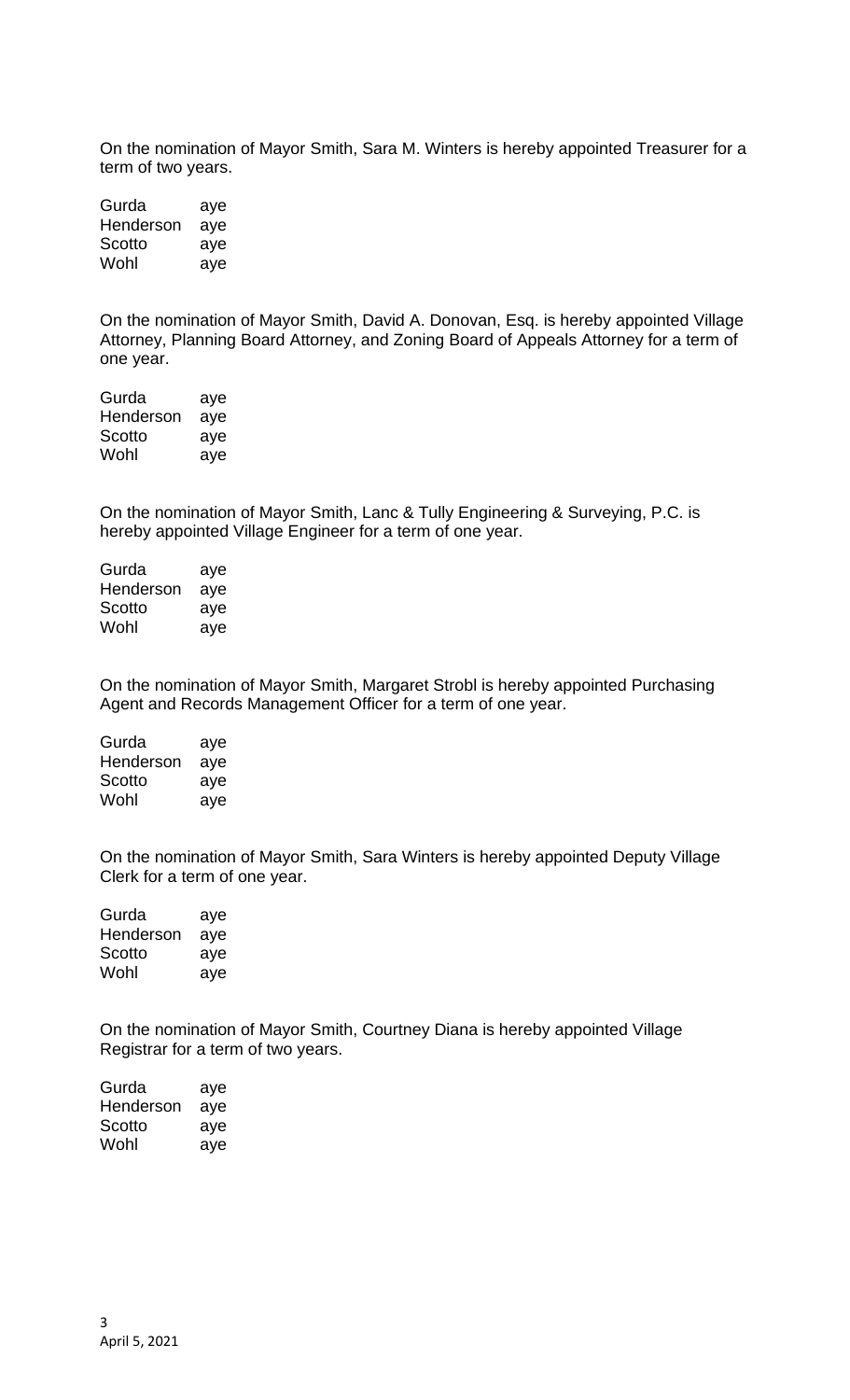On the nomination of Mayor Smith, Haroulla Gale is hereby appointed Village Tax Collector for a term of one year.

Gurda aye Henderson aye Scotto aye Wohl aye

On the nomination of Mayor Smith, Kimberly Canterino VanHaaster is hereby appointed Acting Village Justice for a term of one year.

Gurda aye Henderson aye Scotto aye Wohl aye

On the nomination of Mayor Smith, Molly O'Donnell is hereby appointed to the Village of Goshen Planning Board for a term of 5 years. This term will expire in 2026.

Gurda aye Henderson aye Scotto aye Wohl aye

On the nomination of Mayor Smith, Edward Connor is hereby appointed Historian for a term of one year.

| Gurda     | aye |
|-----------|-----|
| Henderson | aye |
| Scotto    | aye |
| Wohl      | aye |

On the nomination of Mayor Smith, the Goshen Independent is hereby named official Newspaper for one year.

| Gurda     | aye |
|-----------|-----|
| Henderson | aye |
| Scotto    | aye |
| Wohl      | aye |

On the nomination of Mayor Smith, Chase Bank, Sterling Bank, Orange County Trust Company, and M & T Bank Goshen offices are hereby named official depositories for the Village of Goshen for one year.

| Gurda     | aye |
|-----------|-----|
| Henderson | aye |
| Scotto    | aye |
| Wohl      | aye |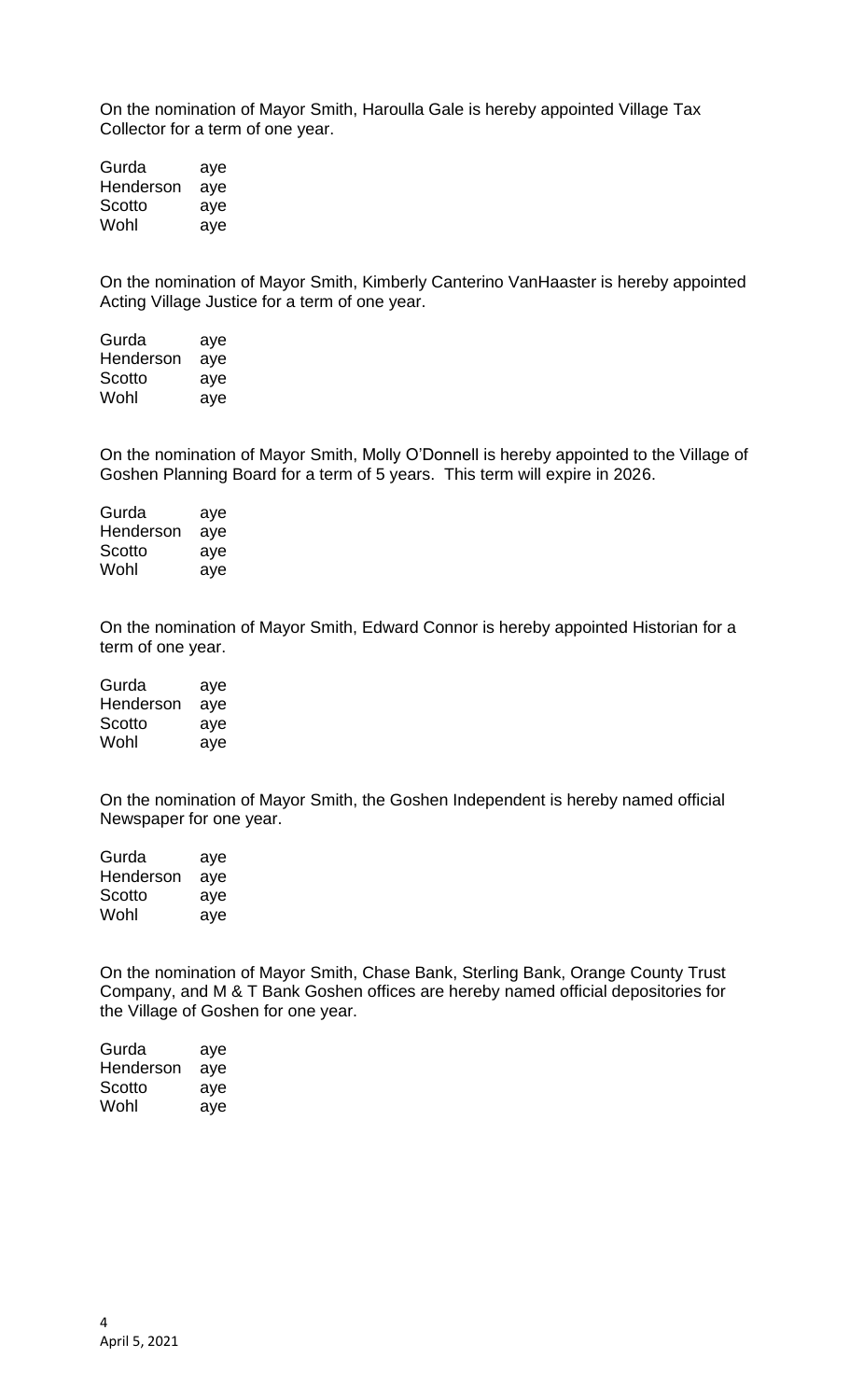On a motion by Trustee Gurda, seconded by Trustee Scotto, Meetings of the Village Board of Trustees will be held on the second and fourth Monday of each month at the Village Hall at 7:00 p.m. The annual meeting of the Board of Trustees will be held on the first Monday in April at 7:00 p.m. In the event that a Village Board Meeting falls on a holiday, it may be held the following Thursday at 7:00 p.m., if necessary.

| Gurda     | aye |
|-----------|-----|
| Henderson | aye |
| Scotto    | aye |
| Wohl      | aye |

On a motion by Trustee Henderson, seconded by Trustee Gurda, mileage for Village Employees shall be paid at the IRS standard prevailing rate, currently \$.56 per mile.

| Gurda     | aye |
|-----------|-----|
| Henderson | aye |
| Scotto    | aye |
| Wohl      | aye |

On a motion by Trustee Scotto, seconded by Trustee Henderson, payment in advance of audit is authorized on claims for public utility services, postage, freight, taxes, bank transfers, employee benefits, debt service, and express charges.

| Gurda     | aye |
|-----------|-----|
| Henderson | aye |
| Scotto    | aye |
| Wohl      | aye |

On a motion by Trustee Scotto, seconded by Trustee Gurda, the Village Board hereby testifies that the Village of Goshen Procurement Policy, dated December 16, 2013, has been reviewed as of this date.

| Gurda     | aye |
|-----------|-----|
| Henderson | aye |
| Scotto    | aye |
| Wohl      | aye |

On a motion by Trustee Gurda, seconded by Trustee Scotto, the Village Board hereby attests that the Code of Ethics, Chapter 2, Article IX of the Village Code, has been reviewed as of this date.

| Gurda     | aye |
|-----------|-----|
| Henderson | aye |
| Scotto    | aye |
| Wohl      | aye |

Mayor Smith appointed the following:

| Deputy Mayor                              | <b>Trustee Wohl</b>      |
|-------------------------------------------|--------------------------|
| Liaison to the Department of Public Works | <b>Trustee Gurda</b>     |
| Liaison to the Police Department          | <b>Mayor Smith</b>       |
| Liaison to the Water Department           | <b>Trustee Henderson</b> |